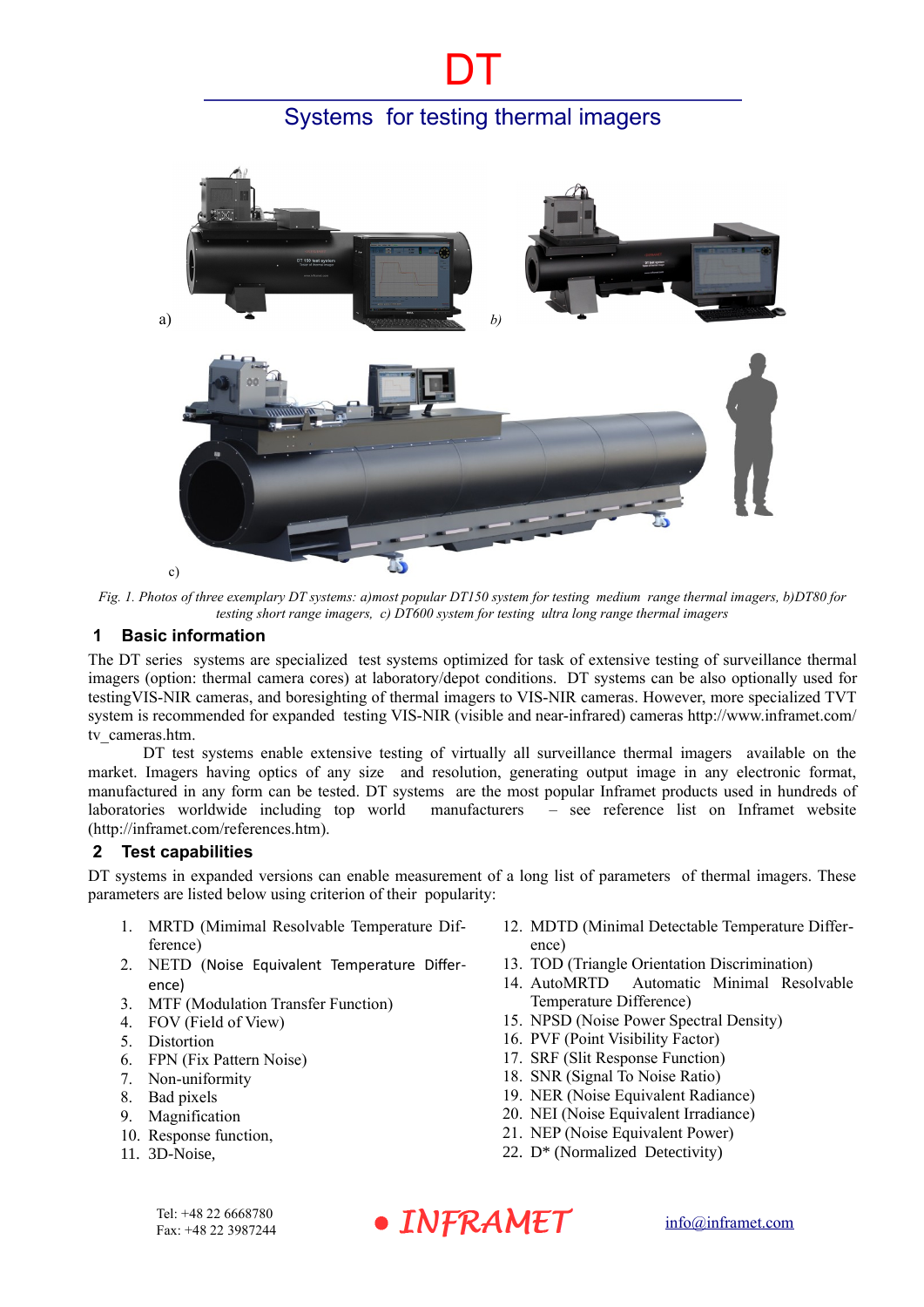6. Distortion

8. Non-uniformity 9. Bad pixels

7. FPN (Fix Pattern Noise)

DT

DT systems enables measurement on nine parameters of VIS-NIR cameras:

- 1. Resolution
- 2. MTF (Modulation Transfer Function)
- 3. Minimum Resolvable Contrast
- 4. NEI (Noise Equivalent Illuminance)
- 5. FOV (Field of View)

Following boresight errors can be measured using DT systems:

- 1. Angle between optical axis of thermal imager at different FOV of optical objective
- 2. Angle between optical axis of VIS-NIR camera at different FOV of optical objective
- 3. Angle between optical axis of thermal imager and axis of VIS-NIR camera
- 4. Angle between optical axis of thermal imager and its reference mechanical axis (plane)
- 5. Angle between optical axis of VIS-NIR camera and its reference mechanical axis (plane)

#### **3 Test concept**

DT series system works a variable target projector projects optical images of different reference targets into direction of a tested thermal imager (or VIS-NIR camera) that generates electronic copy of perceived optical images. Quality of the electronic images generated by the tested imager is evaluated directly by humans or by software and important characteristics of tested imager are measured.

![](_page_1_Figure_15.jpeg)

![](_page_1_Picture_16.jpeg)

Fig. 2. Block diagram of the DT series test system (basic version)

Fig. 3**.** Image of a 4-bar target generated a by thermal imager

The reference targets are mounted in a rotation wheel that is located at collimator focal plane. Only one target (called active target) is seen by the collimator. The active target is changed due to rotation of the wheel. Image of the active target is projected into direction of the tested imager.

IR targets are typically manufactured in form of high metal sheet with holes. VIS-NIR targets are made from glass windows having coating of variable transmission. In both cases some parts of the targets are at least partially translucent and ares of the same transmission form required shapes.

Radiation emitted by a radiation source located behind the wheel with target passes through translucent parts of the active targets and created image of the target to be projected by the collimator.

Two types of radiation sources are used DT systems:

- 1. Typical TCB blackbody emitting thermal radiation in MWIR-LWIR spectral band
- 2. Color DCB blackbody. It is a special version of classical differential area blackbody combined with a light source that emits radiation in both MWIR/LWIR range and VIS-NIR range.

Video image generated by tested imager is captured using a frame grabber (Inframet offers a long series of such electronic cards), later analysed by test software and important parameters of tested imagers are determined. DT systems use also a series of optional modules like:

- 1. Set of imitators that simulate optics of specified F-number and perfect transmission when measuring noise/sensitivity parameters of thermal camera cores or VIS-NIR camera cores
- 2. Rotation platform for precision positioning of tested imager
- 3. Active boresight target special target integrated with a light source that offers boresight tests to a reference mechanical axis (plane)
- 4. Tools to regulate distance simulated by the collimator.

![](_page_1_Picture_31.jpeg)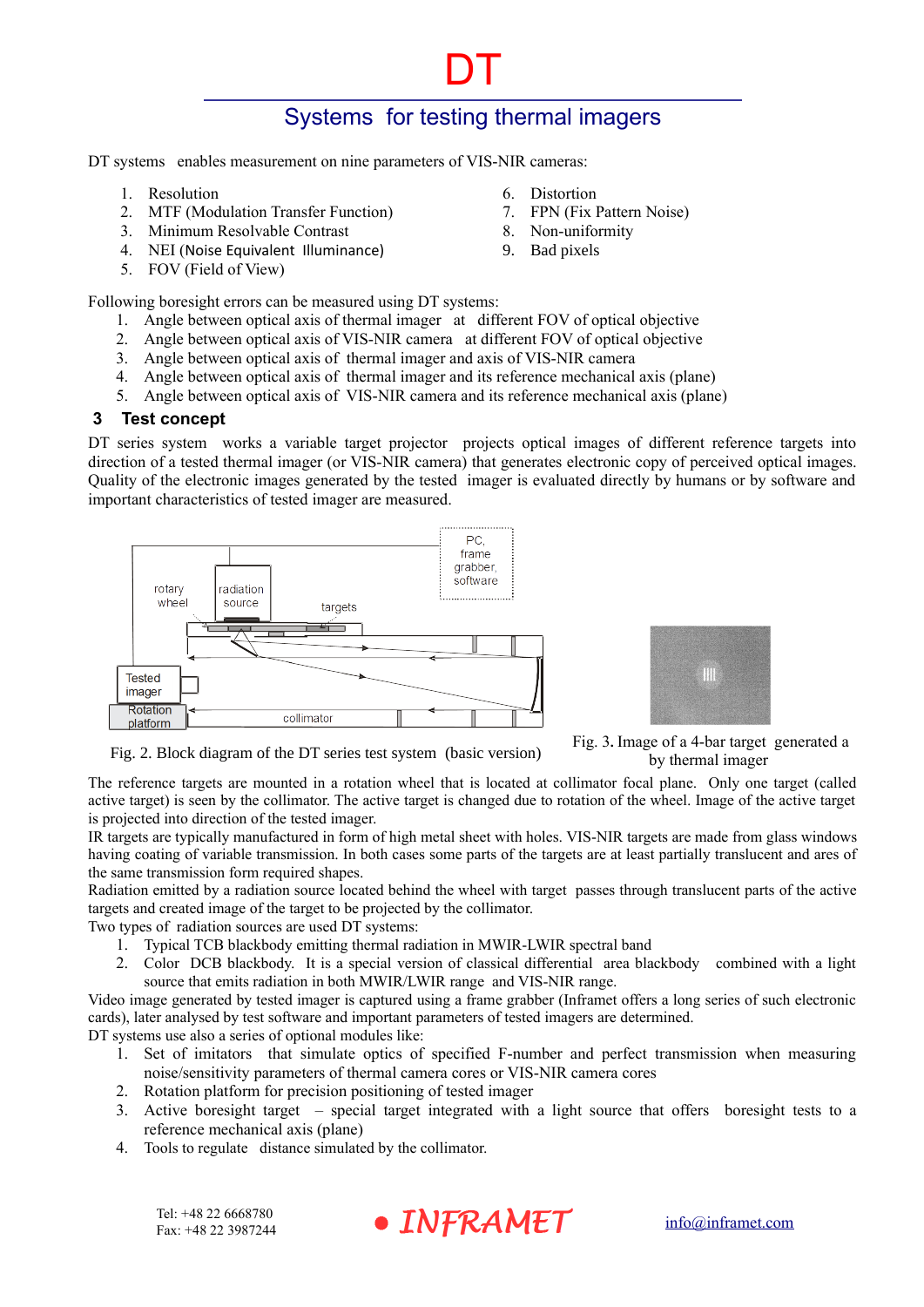DT

## **4 Detail DT system structure**

DT test system is a modular system built in most advanced version using a long series of blocks. Some of these blocks can be later delivered in different versions. The list of blocks of DT system is as below:

## **Basic hardware blocks for testing thermal imagers:**

- 1. CDT off axis reflective collimator (collimators of different aperture, focal length and optical quality are offered for different versions of DT system). Details at [http://www.inframet.com/Data\\_sheets/CDT.pdf](http://www.inframet.com/Data%20sheets/CDT.pdf)
- 2. TCB-2D differential blackbody [https://www.inframet.com/Data\\_sheets/TCB.pdf](https://www.inframet.com/Data%20sheets/TCB.pdf)
- 3. MRW-8 motorized rotary wheel (optimized for cooperation with a set of IR targets and visible targets). Details as in [http://www.inframet.com/rotary\\_wheels.htm](http://www.inframet.com/rotary_wheels.htm)
- 4. Set of IR targets (targets to be used for testing thermal imagers different configurations are possible). Details as in<http://www.inframet.com/targets.htm>
- 5. PAB passive area blackbody (used during noise/sensitivity tests of thermal imagers)
- 6. Analog video frame grabber for capturing analog video image (http://www.inframet.com/computing\_sys[tem.htm](http://www.inframet.com/computing_system.htm) ).
- 7. Digital frame grabber (grabbers) for capturing video digital images in different standards: Camera Link, GigE , LVDS, HD-SDI/DVI/HDMI, AHD/HD-TVI/HD-CVI, CoaXPress, USB2.0, USB3.0, Ethernet ([http://](http://www.inframet.com/computing_system.htm) [www.inframet.com/computing\\_system.htm](http://www.inframet.com/computing_system.htm) ).
- 8. PC set typical PC/laptop working under Windows 7/10 operating system (with installed frame grabbers and tested by Inframet to check compatibility with the grabbers and Inframet software). Details as in [http://](http://www.inframet.com/computing_system.htm) [www.inframet.com/computing\\_system.htm](http://www.inframet.com/computing_system.htm)

### 9. High performance monitor for subjective image quality tests of tested imagers

- **Optional hardware blocks used when testing both thermal imagers and VIS-NIR cameras:**
	- 1. DCB color blackbody for integration with with a light source when VIS-NIR cameras. Details as in [http://](http://www.inframet.com/color_blackbodies.htm) www.inframet.com/color\_blackbodies.htm.
	- 2. Light source: different light sources are available: a)SEM LED light source offered in two versions of different spectral bands), b)HAL - halogen light source. The light source is to be integrated with a special DCB color blackbody. Details as in http://www.inframet.com/color\_blackbodies.htm. Light sources can simulate
	- 3. Set of visible/NIR targets (targets to be used for testing VIS-NIR cameras different configurations are possible). Details as in<http://www.inframet.com/targets.htm>

### **Optional blocks to expand test capabilities of DT systems:**

- 1. Set of OIM imitators that simulate optics of specified F-number and perfect transmission when measuring noise/sensitivity parameters of thermal camera cores or VIS-NIR camera cores
- 2. RP rotation platform for precision positioning of tested imager
- 3. ABT active boresight target special target integrated with a light source that offers boresight tests to a reference mechanical axis (plane)
- 4. Tools to regulate simulated distance: manual VDT variable distance target or FOC motorized focusing platform

### **Control and test software:**

- 1. TCB Control computer program used for control of TCB blackbody and MRW wheel and for support of measurement of MRTD and MDTD characteristics of thermal imagers
- 2. TAS-T computer program used for semi-automatic measurement of a series of objective parameters of thermal imagers: MTF, SiTF, NETD, FPN, non uniformity, distortion, FOV, AutoMRTD, PVF, SRF, ATF, NPSD, 3D noise. Program is delivered in form of different versions of different test capabilities.
- 3. SUB-T program computer program that offers software support during measurement of subjective parameters like MRTD, MDTD (and TOD - option)
- 4. Light Control programs (different versions: SEM Control, HAL Control)
- 5. MOT Control program (control of FOC focusing stage)
- 6. TAS-V program: computer program used for semi-automatic measurement of a series of parameters of VIS-NIR cameras. Program is delivered in form of different versions of different test capabilities.
- 7. Dubterm virtual imager software: set of two computer programs that enable computer simulation of tested thermal imagers/VIS-NIR cameras and can speed up measurement of parameters like MRTD and MRC
- 8. BOR computer program (enables calculation of aligning errors of thermal imagers and VIS-NIR cameras)
- 9. Performance evaluation software: a series of computer programs (Simterm, Mosot, Movis) that enable

![](_page_2_Picture_33.jpeg)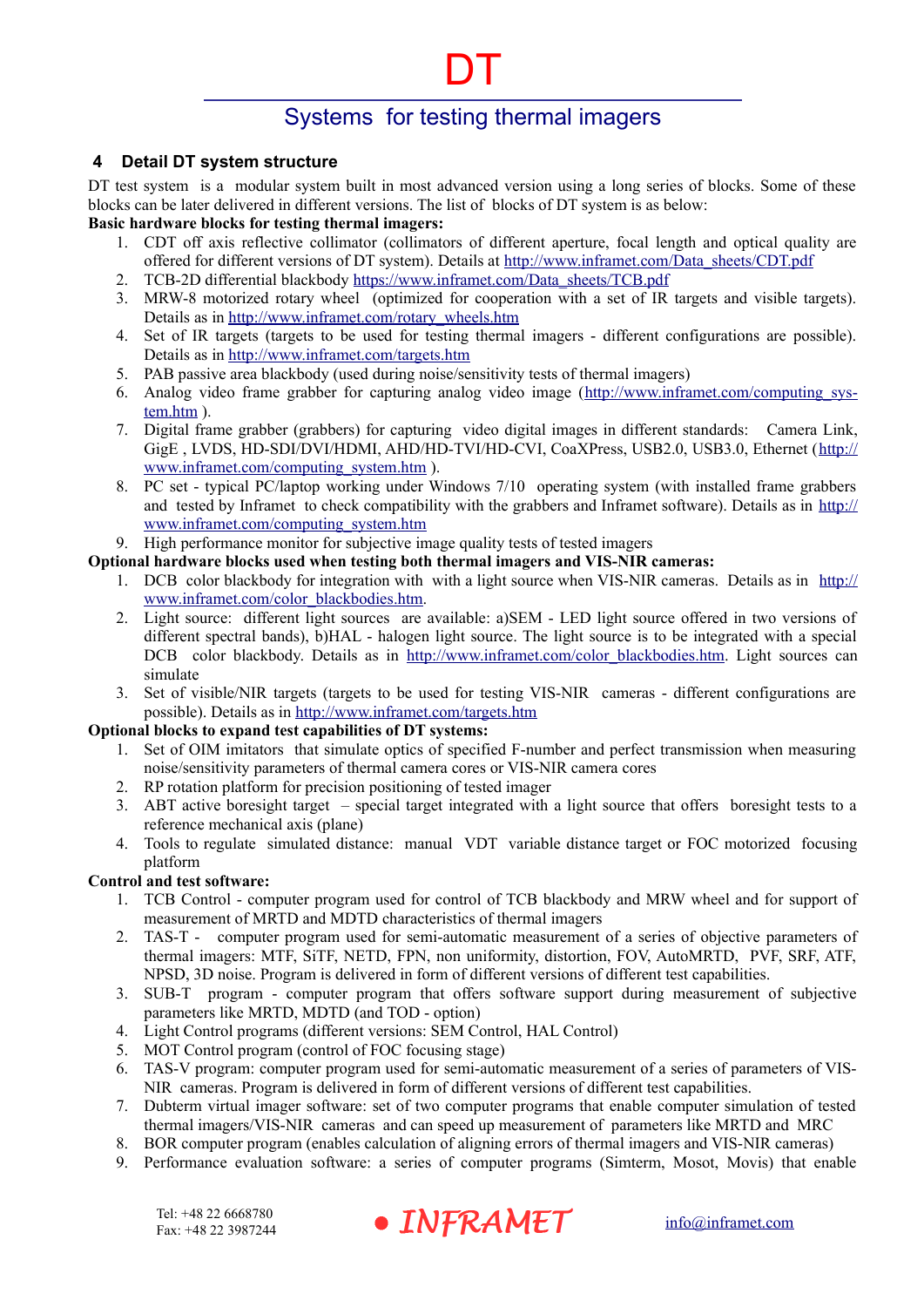DT

evaluation of performance of tested thermal imager/ VIS-NIR camera of measured parameters

#### **5 Versions of DT test system**

DT test systems are modular test systems that can be delivered in form of different versions of different configurations, test capabilities and price. The basic division of DT series system is based on output aperture of the collimator [\(Table 1\)](#page-3-0). Higher collimator aperture means larger collimator.

| Tuble 11 Birliston of B I series systems bused on the commuter uper ture |                         |                         |                      |  |  |  |  |
|--------------------------------------------------------------------------|-------------------------|-------------------------|----------------------|--|--|--|--|
| System aperture                                                          | Collimator output aper- | Collimator focal lentht | Collimator code      |  |  |  |  |
| code                                                                     | ture [mm]               | [mm]                    |                      |  |  |  |  |
| DT60                                                                     | 60                      | 600                     | <b>CDT660</b>        |  |  |  |  |
| <b>DT 80</b>                                                             | 80                      | 600                     | <b>CDT860</b>        |  |  |  |  |
| DT100                                                                    | 100                     | 800                     | <b>CDT1080</b>       |  |  |  |  |
| DT 110                                                                   | 110                     | 1000                    | CDT1100              |  |  |  |  |
| DT125                                                                    | 125                     | 1000                    | CDT12100             |  |  |  |  |
| DT 150                                                                   | 150                     | 1500 or 1200            | CDT15120 or CDT15150 |  |  |  |  |
| DT 200                                                                   | 200                     | 2000 or 1600            | CDT20160 or CDT20200 |  |  |  |  |
| DT 250                                                                   | 250                     | 2000 or 2500            | CDT25200 or CDT15120 |  |  |  |  |
| DT 300                                                                   | 300                     | 2000 or 3000            | CDT30200 or CDT30300 |  |  |  |  |
| DT 350                                                                   | 350                     | 2000 or 3500            | CDT35200 or CDT35350 |  |  |  |  |
| DT400                                                                    | 400                     | 2400 or 4000            | CDT40240 or CDT40400 |  |  |  |  |
| DT450                                                                    | 450                     | 5000                    | CDT45500             |  |  |  |  |
| DT500                                                                    | 500                     | 5000                    | CDT50500             |  |  |  |  |
| DT600                                                                    | 600                     | 6000                    | CDT60600             |  |  |  |  |

#### <span id="page-3-1"></span><span id="page-3-0"></span>**Table 1. Division of DT series systems based on the collimator aperture**

The basic rules for choosing proper collimator are following:

- Collimator aperture should be bigger than aperture of optics of tested imagers to allow easy aligning and proper work of test system. Minimal difference between collimator aperture and image aperture is about 4 mm, recommended value is about 15-25mm.
- Collimator focal length should not to be too long or too short. Too long/too short focal length creates situation when number of available 4-bar targets (see<https://www.inframet.com/targets.htm>) that can be resolved by tested imager is too small to measure proper MRTD. It is recommended that spatial frequency of available 4-bar targets should cover at least the range from 0.2 to 1.2 of Nyquest frequency of tested imager (or at least from 0.4 to 1 of Nyquest frequency).
- A common error of choosing big collimators (large aperture and long focal length) for testing small wide FOV thermal imagers should be avoided. Even largest 4-targets can be barely resolved in such a case and system test capabilities are limited.
- For details on collimators used to built DT systems please look at [http://www.inframet.com/Data\\_sheets/CDT.pdf](http://www.inframet.com/Data%20sheets/CDT.pdf)

Collimator aperture is only one of a series of technical parameters that should be determined to optimize DT system for required applications. We need also to determine:

- 1. Collimator resolution,
- 2. Frame grabbers (acceptable electronic image formats of tested imagers)
- 3. Test range of thermal imagers (number of parameters to be measured)
- 4. Type of light source (several light sources are offered)
- 5. Light intensity range
- 6. Test range of VIS-NIR cameras
- 7. Tests of camera cores
- 8. Boresighting capabilities
- 9. Simulated distance
- 10. Performance evaluation software

Therefore collimator aperture code and additional ten letter code are use to describe precisely parameters of DT series systems. For example DT150 BBBAA-AAAAA is a DT system having collimator of 150mm aperture and design and test capabilities as described in Tab.2

![](_page_3_Picture_24.jpeg)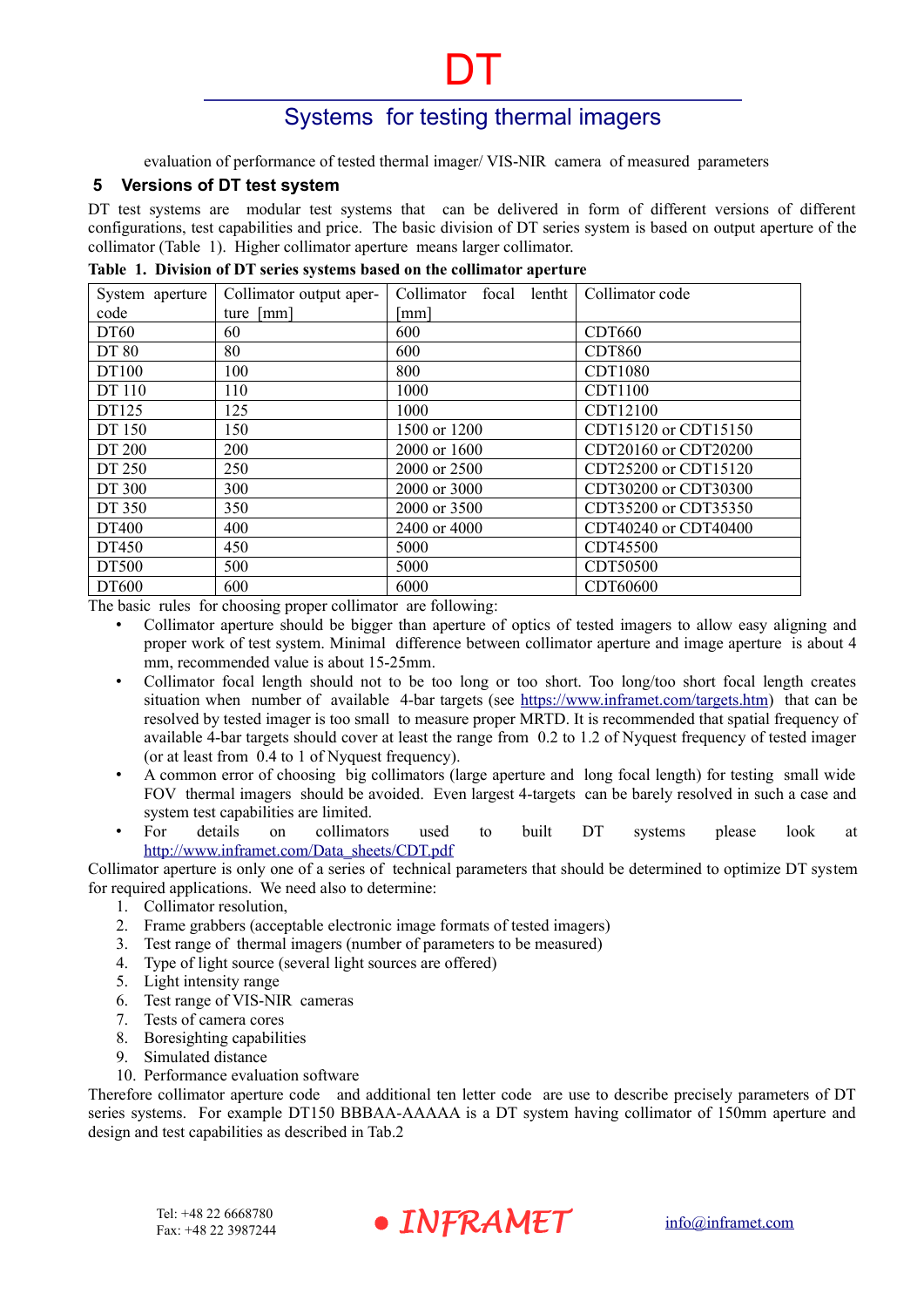|                                                |                          | $\overline{2}$                                                                      | 3                                                                                                                                         | $\overline{4}$                                                                                                                                     | 5                                                 | 6                                                                                                                        | 7                                                                                                  | $\,8\,$                                                                     | 9                                                                      | 10                          |
|------------------------------------------------|--------------------------|-------------------------------------------------------------------------------------|-------------------------------------------------------------------------------------------------------------------------------------------|----------------------------------------------------------------------------------------------------------------------------------------------------|---------------------------------------------------|--------------------------------------------------------------------------------------------------------------------------|----------------------------------------------------------------------------------------------------|-----------------------------------------------------------------------------|------------------------------------------------------------------------|-----------------------------|
| $\overline{C}$<br>$\mathbf{o}$<br>$\rm d$<br>e | Collimator               | Frame<br>grabbers                                                                   | Test range of thermal<br>imagers                                                                                                          | Light source                                                                                                                                       | Light<br>intensity<br>range                       | Test range of VIS-<br>NIR cameras                                                                                        | Testing<br>camera<br>cores                                                                         | Bore-<br>sight                                                              | Simulated<br>distance                                                  | Evaluation<br>software      |
| $\overline{A}$                                 | Standard<br>resolution   | frame<br>No<br>grabber                                                              | Basic: MRTD                                                                                                                               | No light source                                                                                                                                    | N <sub>0</sub>                                    | No                                                                                                                       | N <sub>0</sub>                                                                                     | N <sub>0</sub>                                                              | Fixed distance:<br>optical infinity                                    | No                          |
| $\overline{B}$                                 | High<br>resolution       | Analog<br>video (PAL/<br>NTSC)<br>grabber                                           | MRTD,<br>Typical:<br>MTF, NETD, FPN,<br>non-uniformity, FOV                                                                               | $SEM0 - non-$<br>regulated white<br>LED of typical<br>spectrum                                                                                     | 70<br>About<br>cd/m <sup>2</sup>                  | Basic: measurement<br>of<br>resolution<br>at<br>regulated<br>illuminance<br>conditions                                   | Yes<br>for<br>$\hspace{0.1mm}$ $\hspace{0.1mm}$<br>thermal<br>imagers                              | Optical axis of<br>thermal imager                                           | Manual<br>step<br>regulation<br>distance                               | Simterm                     |
| $\overline{C}$                                 | Ultra high<br>resolution | Additional<br>digital<br>one<br>video<br>grabber<br>(type chosen<br>by<br>customer) | Typical<br>Extra:<br>MTF,<br>MRTD,<br>NETD, FPN,<br>non-<br>uniformity,<br>Bad<br>FOV,<br>pixels,<br>distortion,<br>magnification         | SEM1-<br>improved white<br><b>LED</b><br>light<br>of<br>source<br>band<br>spectral<br>450-700nm.                                                   | Day:<br>$0.2$ to<br>2000cd/m <sup>2</sup>         | Typical: resolution,<br>MTF,<br>Sensitivity,<br><b>NEI</b><br>(noise)<br>equivalent<br>illuminance), SiTF,<br><b>FOV</b> | $Yes - for$<br>VIS-NIR<br>cameras                                                                  | Optical axis of<br>thermal imager<br><b>VIS-NIR</b><br>and<br>camera        | Computerized<br>precision<br>regulation<br>of<br>simulated<br>distance | Mosot                       |
| D                                              |                          | As in B but<br>two<br>additional<br>digital<br>video<br>grabbers                    | Advanced: as in 3C<br>Response<br>but also:<br>3DNoise,<br>function,<br>NPSD, Bad pixels,<br>SRF, SNR,<br>PVF,<br>MDTD, AutoMRTD,<br>TOD, | $SEM2-$<br>broadband LED<br>light source of<br>quasi uniform<br>in<br>spectrum<br>450-850<br>nm<br>band                                            | Night:<br>$0.0001$ to<br>$10 \text{ cd/m}^2$      | Typical Extra:<br>MRC, resolution,<br>MTF, Sensitivity,<br>NEI (noise<br>equivalent<br>illuminance), FOV,<br>distortion  | Yes<br>for<br>$\hspace{0.1mm}-\hspace{0.1mm}$<br>both thermal<br>imagers and<br>VIS-NIR<br>cameras | As in C<br>but<br>additional<br>boresight<br>of<br>LRF to thermal<br>imager |                                                                        | Mosot,<br>Movis             |
| E                                              |                          | Custom set<br>frame<br>of<br>grabbers                                               | Additional<br>optional<br>NER,<br>parameters:<br>NEI, NEP, D*                                                                             | <b>HAL</b><br>$\overline{\phantom{m}}$<br>broadband<br>light<br>halogen<br>of<br>source<br>color<br>2856K<br>temperature at<br>400-1000nm<br>band. | Day/Night<br>$0.0001$ to<br>2000cd/m <sup>2</sup> |                                                                                                                          |                                                                                                    | Additional<br>boresight to a<br>reference<br>mechanical axis                |                                                                        | Simterm,<br>Mosot,<br>Movis |

Table 2. Definition of the ten letter code used to describe versions of DT test system

<span id="page-4-0"></span>Detail description of available options presented in Table 2 is presented in next sections.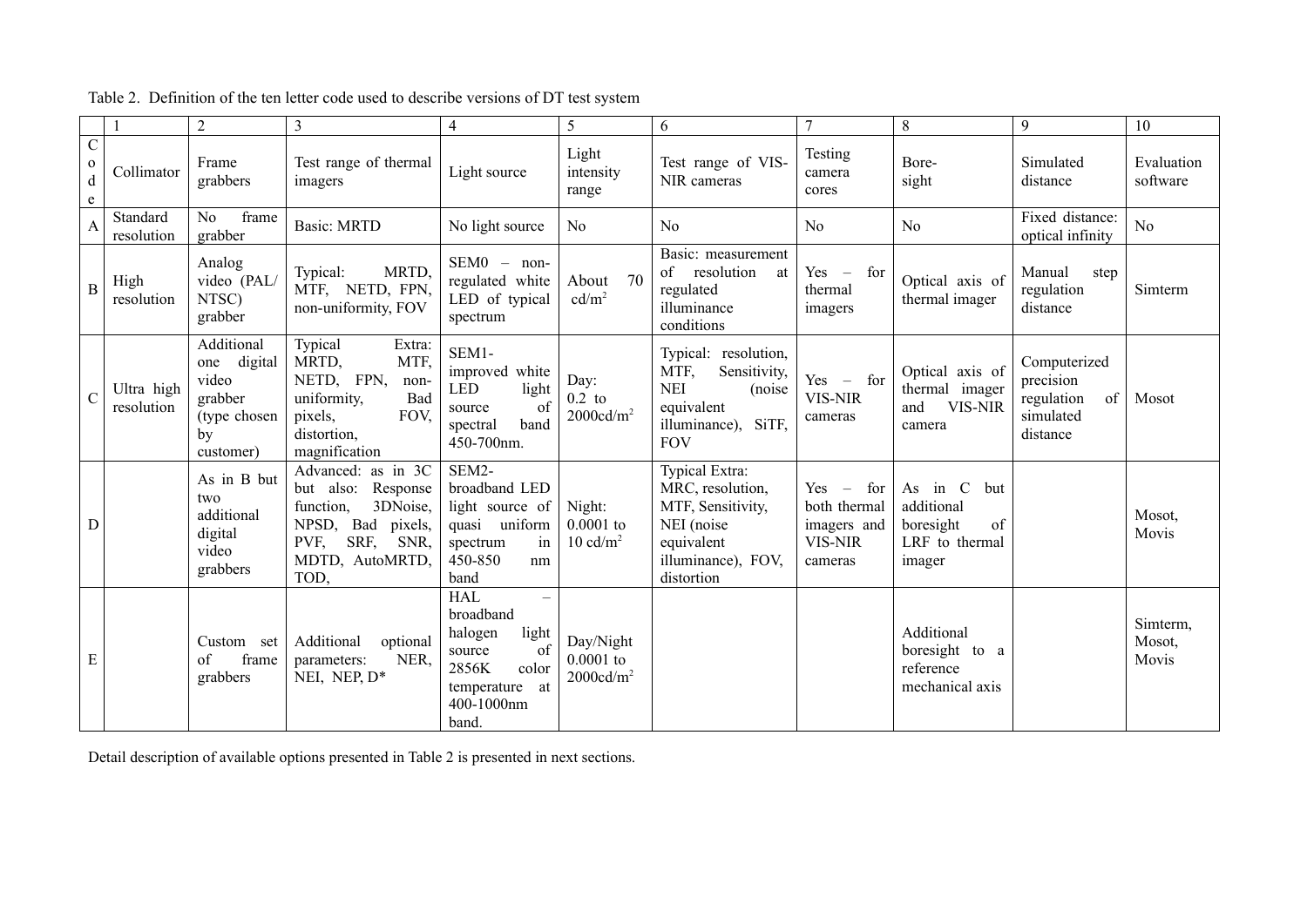DT

#### **1. Collimator**

 Image resolution of tested thermal imagers vary significantly. Therefore there are different requirements on resolution of the off axis reflective collimator used in the test system.

In general resolution of the collimator should be at least five times (ideal case - ten times) better than Nyquist frequency (resolution) of tested thermal imager

[\(https://www.degruyter.com/downloadpdf/j/oere.2007.15.issue-2/s11772-007-0005-9/s11772-007-0005-9.pdf](https://www.degruyter.com/downloadpdf/j/oere.2007.15.issue-2/s11772-007-0005-9/s11772-007-0005-9.pdf)). Therefore the collimators used as blocks of DT systems are offered in three versions: Standard Resolution, High Resolution, Ultra Resolution.

Manufacturing accuracy of collimating mirror and collimator resolution are two crucial parameters that determine version of the collimator.

| Parameter                                                                         | SR standard resolution                                                                                                 | HR high resolution                                                         | UR ultra high resolution                                                                                        |
|-----------------------------------------------------------------------------------|------------------------------------------------------------------------------------------------------------------------|----------------------------------------------------------------------------|-----------------------------------------------------------------------------------------------------------------|
| Manufacturing accuracy of<br>collimating<br>mirror<br>(P-V at $\lambda$ = 630 nm) | not worse than $\lambda/2$                                                                                             | not worse than $\lambda/6$                                                 | not worse than $\lambda/10$<br>(option $\lambda$ /12)                                                           |
| Collimator resolution<br>www.inframet.com/Data_s<br>$heets/CDT.pdf$ )             | $20-55$ lp/mrad<br>(precision values at $\frac{http://}{http://}$ depends on collimator aper-<br>ture and focal length | $60-180$ lp/mrad<br>aperture and focal length                              | 90-500 $lp/mrad$<br>depends on collimator depends on collimator<br>aperture and focal length                    |
| Application<br>recommendations                                                    | Testing short range imagers Testing<br>of resolution not higher than thermal<br>about 5 lp/mrad                        | virtually<br>available on market<br>Recommended<br>universal test systems. | all Recommended for testing<br>imagers space class imagers of<br>high<br>Nyquist<br>ultra<br>for $ $ frequency. |

Table 3. Versions of off axis reflective collimators

Detail description of codes used in column no 1 is presented below:

1A- DT system built using SR standard resolution collimator

1B- DT system built using HR high resolution collimator

1C- DT system built using UR ultra high resolution collimator

DT system built using HR high resolution collimator is the most popular choice. DT systems built using SR standard resolution collimators are chosen by customers who want to reduce price and need a system only for testing small short range imagers. UR ultra resolution version is recommended for most demanding applicaions. Details of collimators used in DT system are at [http://www.inframet.com/Data\\_sheets/CDT.pdf](http://www.inframet.com/Data%20sheets/CDT.pdf).

#### **2. Frame grabbers**

Frame grabber is an electronic device needed to be installed in PC to enable to capture video image generated by tested imager. Inframet offers a series of frame grabbers that makes possible to capture images from virtually all types of electronic imagers offered on market.

Detail description of codes used in column no 2 is presented below:

2A - no frame grabber is delivered. Output video image cannot be captured and digitized but can be displayed on internal or external displays without use of PC set. This option is optimal for situation when only subjective parameters like MRTD or MRC is required.

2B – Analog frame grabber to capture video images in standard analog video formats (PAL/NTSC) is delivered. Output video image from such imagers cant be captured and digitized.

2C – One additional digital frame grabber is delivered. Customer can choose one of digital image standards used by tested imagers: Camera Link, GigE , LVDS, HD-SDI/DVI/HDMI, HD-TVI/HD-CVI, CoaXPress, USB2.0, USB3.0, Ethernet. Attention: virtual frame grabber is delivered for USB2.0, USB3.0, Ethernet standards. It is expected that software driver of tested imager must be compatible with MS DirectX or MS MediaFoundation. 2D – Two additional digital frame grabber are delivered. Frame grabber as specified above.

2E. More frame grabbers or non standard frame grabbers are delivered. Please contact Inframet with your specific requirements.

![](_page_5_Picture_21.jpeg)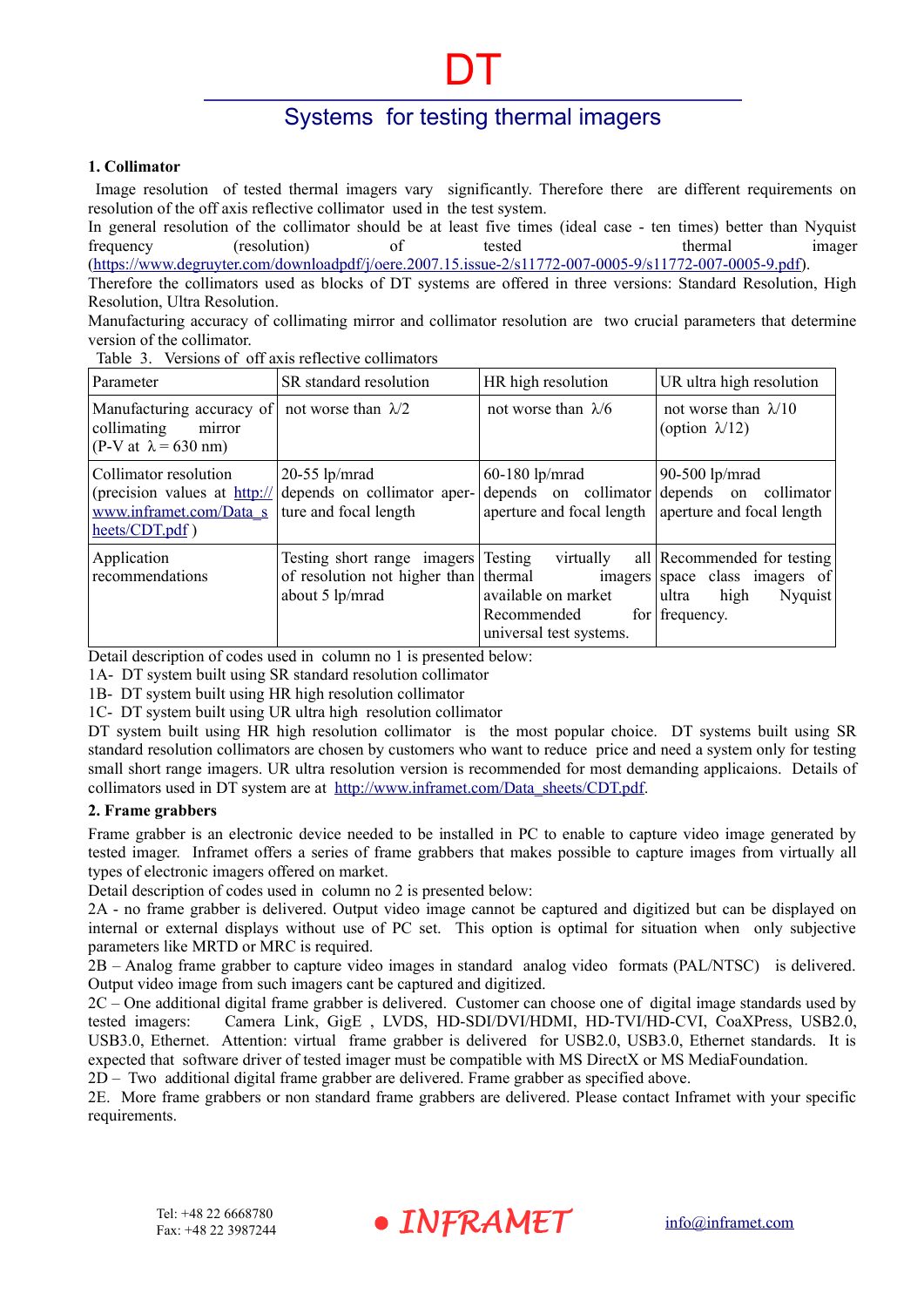DT

#### **3. Test range of thermal imagers**

Test range of thermal imagers is described by a number of parameters that are to be measured. Letter from A to E represents list of parameters that can be measured. Higher letter means more parameters can be measured. Increased number of measurable parameters is achieved by adding more IR targets and more modules in test software.

#### **4. Light source**

Light source is needed for testing VIS-NIR cameras. This module can be delivered in several versions characterized by different design, performance parameters and different price:

4A - No light source. This version recommended when only thermal imagers are to be tested.

4B – SEM1 white LED light source is delivered. It emits light having spectrum of roughly 5000K temperature in spectral band: 450-630nm. The light source can be treated as improved typical white LED. This option is recommended for testing color VIS cameras for day application of spectrum limited to visible band.

4C – SEM2 broadband LED light source is delivered. It emits light having spectrum of 5000K temperature in wide spectral band: 400-850nm. This option is recommended for testing both color and monochromatic VIS-NIR cameras.

4D) HAL - broadband halogen light source. It emits light having spectrum of 2850K color temperature in wide spectral band: 400-1000nm. This option is recommended for tests when type A illumination is needed.

 Light intensity of all light sources is controlled from PC. The light source is to be integrated with a blackbody to form so called color blackbody that at the same time emits thermal radiation in MWIR/LWIR range and light in VIS-NIR range.

Attention: more advanced DAL light source characterized by variable spectrum and ultra high light intensity range can be optionally delivered for ultra expanded tests of VIS-NIR cameras.

#### **5. Light intensity range**

All the light sources can be delivered in different versions of different light intensity ranges:

5B)Day : 0.2 to 2000cd/m

5C) Night: 0.0001 to 10 cd/m

5D) Day/Night: 0.0001 to 2000cd/m<sup>2</sup>

### **6. Test range of VIS-NIR cameras**

Test range of VIS-NIR cameras is described by a number of parameters that are to be measured. Letter from A to E represents lists of parameters that can be measured. Higher letter means more parameters to be measured.

### **7. Tests of camera cores**

Camera core is basically an electronic imager (thermal imager, VIS-NIR camera) without optics but capable to generate output electronic image. DT system can be used to measure noise/sensitivity parameters of camera cores: thermal camera core: NETD, FPN, non uniformity, SiTF

VIS-NIR camera core: NEI, non uniformity, SiTF.

Measurement is done using special devices that simulate optics of specified F-number and transmission and modified TAS computer program.

Detail description of codes:

7A - no ability to test thermal camera cores or VIS-NIR camera cores

7B - ability to test thermal camera cores

7C – ability to test VIS-NIR camera cores

7D - ability to test thermal camera cores or VIS-NIR camera cores.

#### **8. Boresight**

8A - no boresight capabilities

8B – measurement of boresight errors (angles) between several optical axis of thermal imagers (several FOV or zoom)

8C - as in 8B but additional measurement of boresight error between optical axis of thermal imager and optical axis of VIS-NIR camera

8D - as in 8B but additionally measurement of boresight error between thermal imager and LRF

8E – as in 8B but additionally measurement of boresight errors of tested thermal imager to a reference mechanical axis (plane). Useful option if tested imager should be always kept at the same angular position relative to optical axis of the CDT collimator (thermal sights having reference front wall).

![](_page_6_Picture_34.jpeg)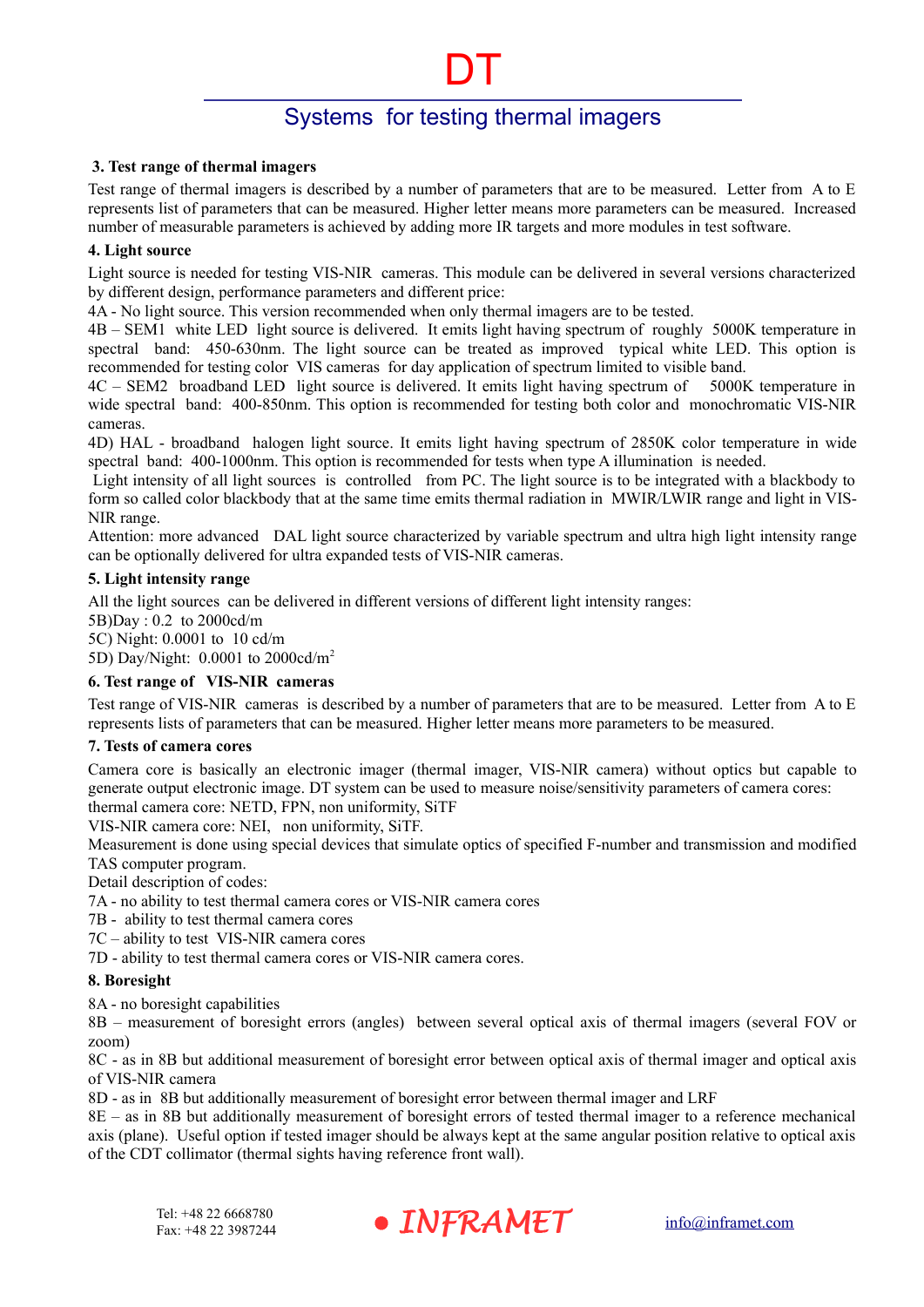DT

Attention: DT systems enables some boresight capabilities of thermal imagers to VIS-NIR cameras and LRFs but it is assumed that the tested system is thermal imager with small additional VIS-NIR camera /or LRF (like small thermal sights). In case of testing big multi sensor systems please analyse MS/MIM systems https://inframet.com/multisensor\_systems.htm

#### **9. Simulated distance**

 Tests of imagers are typically done using test systems simulate reference targets at optical infinity. Operational distance of typical surveillance imagers can be roughly considered as optical infinity. However, some users of DT system want to to check imager ability to generate sharp images of targets located at shorter distances within imager focus range. Therefore Inframet offers three versions of DT system

9A - Simulated distance: optical infinity.

9B - Manual step regulation (five steps) of simulate distance in range from at least 100xfocal length of the collimator to optical infinity. Special VDT variable distance target is delivered.

9C - Computerized ultra precision regulation of simulated distance in range from at least 100xfocal length of the collimator to optical infinity. Special motorized focusing tools are offered (specially modified FRW rotary wheel or CVDT computerized variable distance target). FRM offers better accuracy of simulation of variable distance but distance range is shorter.

## **10. Evaluation software**

In order to make easier interpretation of test results three computer simulation programs are offered:

- 1. Simterm the program simulates thermal imagers of known design parameters. It generates images that resemble images generated by real thermal imagers. Details at [http://www.inframet.com/computer\\_simulators.htm](http://www.inframet.com/computer_simulators.htm)
- 2. Mosot the program calculates detection, recognition and identification ranges of thermal imagers of known **MRTD**
- 3. Movis the program calculates detection, recognition and identification ranges of VIS-NIR camera of known MRC.

Detail description of codes used in [1](#page-3-1) column no 10 is presented below:

- 10A no evaluation software
- 10B Simterm program is delivered.
- 10C Mosot are delivered.
- 10D Mosot and Movis are delivered

10E - Simterm, Mosot, Movis program are delivered.

### **Exemplary coding**

DT150 BBB AA-AAAAA -popular version for typical testing thermal imagers. The code means: Digital code: Collimator aperture 150mm

Letter code:

- 1. Collimator type: High resolution
- 2. Number and type of frame grabbers: analog video frame grabber
- 3. Test range of thermal imagers: Typical: MRTD, MTF, SiTF, NETD, FPN, non-uniformity, FOV
- 4. Light source: No
- 5. Light level: No
- 6. Test range of VIS-NIR cameras No
- 7. Tests of camera cores: No
- 8. Boresight: No
- 9. Simulated distance: Infinity
- 10. Evaluation software: No

## **6 Additional options**

Inframet can deliver as additional options:

- Optical tables to be used as stationary, anti-vibration platforms for DT system and tested imager [https://www.inframet.com/optical\\_tables.htm](https://www.inframet.com/optical_tables.htm)
- Mobile tables to be used as mobile anti-vibration platforms large, heavy tested imagers [https://www.inframet.com/optical\\_tables.htm](https://www.inframet.com/optical_tables.htm)
- Positioning stages to be used for precision linear and angular positioning of tested imagers.

![](_page_7_Picture_37.jpeg)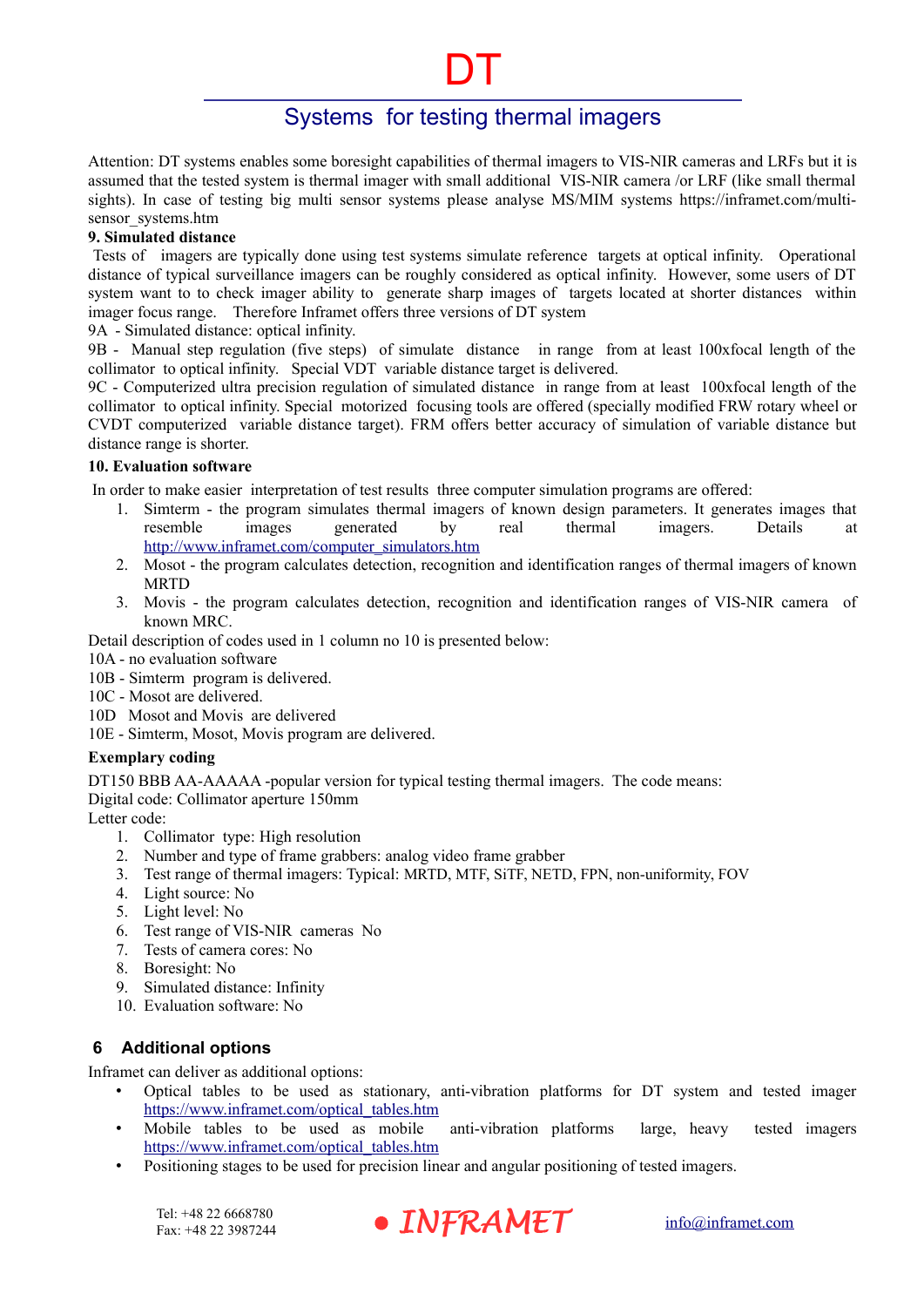DT

Ultra advanced multi-channel DAL light source (http://www.inframet.com/light sources.htm) for testing VIS-NIR cameras instead of typical SEM or HAL light sources.

## **7 SPECIAL FEATURES**

 DT systems use basically a classical test concept known from 1980s. Test range of thermal imagers is similar to competitor test systems. However DT systems are characterized by a series of special features:

- 1. Universal test system offered in myriad of versions of different design, test capabilities and price. It is possible to optimize configuration for real demands/budget of potential customer.
- 2. Blackbody head integrated with electronic controller. This means that the blackbody is a single module in situation when competitors offers blackbodies in form of two modules. The cables between controller and blackbody head are eliminated (improved reliability). Distance between temperate sensors and electronics is very short (higher resistance to EMI). This solution significantly increase blackbody reliability and extend life time.
- 3. Vertical design configuration. It means that MRW8 rotary wheel is located on CDT collimator and later TCB blackbody is located on MRW8 wheel. This solution makes DT system compact (smaller optical table needed) and more resistible to vibrations because all block are fixed to the CDT collimator. Next, this configuration improves also temperature uniformity of blackbody emitter (crucial when testing cooled thermal imagers of very low NETD - see http://www.if.pwr.wroc.pl/~optappl/article.php?lp=834).
- 4. Optional dual color blackbody. It is a special version of classical differential area blackbody combined with a light source that emits radiation in both MWIR/LWIR range and VIS-NIR range. It is a patent pendng technical solution extremely useful when testing dual imaging systems (thermal imager combined with VIS-NIR camera). Both imaging systems can see a test target at the same time. No mechanical exchange of blackbody for a light source is needed. There are on market similar fused blackbodies but of much lower performance properties (emissivity and temperature range of the blackbody emitter, spectral range and regulation dynamic of light source).
- 5. Image acquisition from any imager. There are on market imagers generating video image using a long series of electronic interfaces like analog video, CL, GigE, LVDS, CVBS, YpbPr, CoaXPress, HD-SDI, HD-CVI, HD-VIS-NIR I, AHD, DVI, HDMI, Fire Wire. Images can be generated in dynamic that varies from 8 bit to 16 bit. Some manufactures use non standard technical solutions. Inframet test systems can capture and do image analysis of video images from any imaging system preset on market.
- 6. Blackbody of ultra high emissivity. Inframet is the only manufacture of systems for testing thermal imagers that offer in standard version blackbody of ultra hight emissivity 0.98±0.01 when typical values are below 0.97.
- 7. Variable contrast USAF1951 targets. VIS-NIR cameras are typically tested using low cost USAF 1951 targets of 100% contrast. However, these typical targets of 100% contrast poorly simulate low contrast targets commonly met in real life conditions. Inframet offers a set of USAF 1951 targets of contrast from 2% to 100%. It makes possible to measure Minimal Resolvable Contract (MRC) function of tested VIS-NIR camera and calculate detection/recognition/identification ranges according to rules of NATO standards.
- 8. Long recalibration intervals. Manufactures of typical test systems recommends recalibration of blackbody once per year or once per two years. Inframet can optionally deliver special blackbody of ultra small temporal drifts and then recalibration interval can be extended to once per four years or even longer period.
- 9. Variable distance simulation. Typical DT test system like similar systems offered on market simulates test target located at so called optical infinity. However optional DT system can enable continuous or step regulation of simulated distance.
- 10. Evaluation software. In order to make easier interpretation of test results a set of three computer simulation programs is offered: 1) Simterm - the program generates images that resemble images generated by real thermal imagers. User can insert parameters of tested thermal imager and see images of different real targets at different field conditions generated by tested imager. 2) Mosot - the program calculates detection, recognition and identification ranges of several targets using a thermal imager of known MRTD, 3) Movis the program calculates detection, recognition and identification ranges of several targets using a VIS-NIR camera of known MRC.
- 11. Educational support. Inframet is the only manufacturer of equipment for testing thermal imagers that offers free book on testing thermal imagers http://www.inframet.pl/Literature/Testing\_thermal\_imagers.pdf.

• INFRAMET [info@inframet.com](mailto:info@inframet.com)